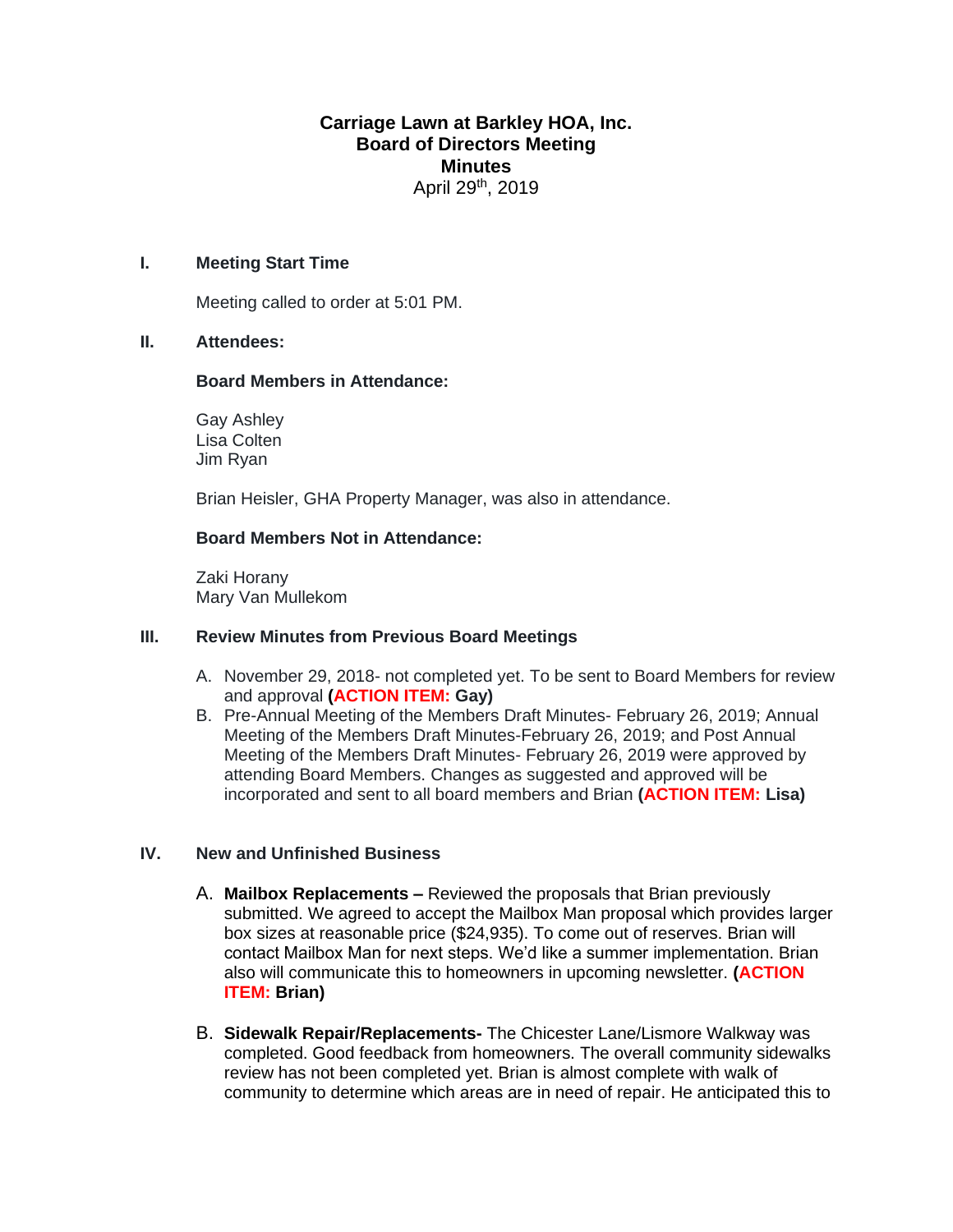be completed in early May. Related to this was a brief discussion of the Royal Doulton/Lismore Lane Walkway. Similar discussion from previous meeting in February. There is no asphalt there but a solution is needed. Brian to investigate options. **(ACTION ITEM: Brian)**

- C. **Lighting Discussion- Existing Repairs and Additional Lighting-** Discussion on certain lights needing repair or bulb replacements. Brian showed us map and initial recommendations for placement of new lights. We agreed that each Board member would walk the community near their residences and report back on those light fixtures that are out and to either agree to placement of new fixtures or bring recommendations of other locations. This activity should be done before next meeting so an action can be brought forward at that time**. (ACTION ITEM: All board members- share your feedback with all prior to meeting)**
- D. **Parking Violations/Parking Tags-** Process for tagging and towing is in place and seems to be working. We all are in receipt of the pink parking tags. Notices are being provided and some improvement has been noticed. Gay reviewed process for calling Harry's Towing. She will continue to update the Parking Violatons spreadsheet and distribute as appropriate. **(ACTION ITEM: Gay).**
- E. **Signage- Royal Doulton "No Outlet"-** A Homeowner had requested adding a sign to street area on Royal Doulton near drainage pond. Board decided not needed. Gay will talk to them and ask homeowner to watch this extra traffic to see if still bothersome. **(ACTION ITEM: Gay)**
- F. **Storm Water Management Pond** Improvements to the drainage system and cleaning of the debris is responsibility of Fairfax County. It will be included in a work order. The intent is that within 48 hour of a storm, the water should be drained almost completely.
- G. **Landscaping- Trees, Invasive Vines, etc.-** A proposal was provided by Blade Runners to cut back some of the invasive vine and undergrowth. A cost of \$1410 was approved by the Board. Homeowners can continue to provide requests for other tree removal/vine removal as needed and Brian will discuss with Blade Runners for pricing and will bring to Board. Additionally, the Board approved the decision to purchase 2 additional picnic tables for the picnic table. We reviewed samples – similar to existing ones. A motion was approved to allow up to \$3,000 for this expense to include the tables and installation. Brian will review with Gay as needed and handle this activity. **(ACTION ITEM: Brian).**
- H. **Miscellaneous-** All residents notified of spring inspections of homes and if any violations- Brian will notify and advise on fixes and deadlines. Brian to advise Board of any issues. Also, seems as if some of the recycling and trash issues have been resolved. Gay took pictures on a recent April trash day and brought to Board's and Brian's attention. Brian to include this information in his violations review and if necessary, communicate accordingly to homeowner. If serious enough, this can constitute a violation. Finally, Brian is drafting a community newsletter and will be sending out within the next weeks. **(ACTION ITEM: Brian)**